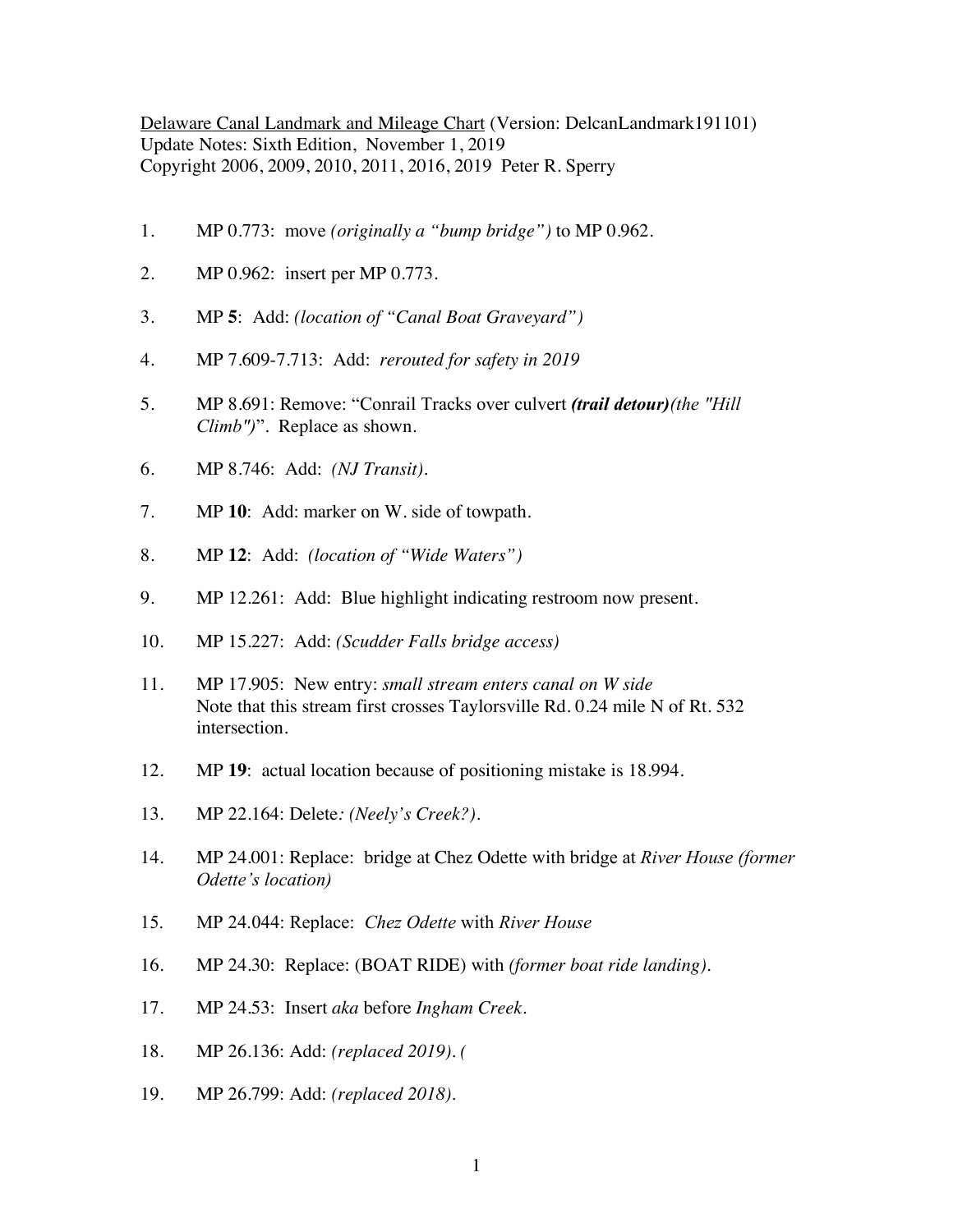- 20. MP 28.024: Add: *(rebuilt 2016).*
- 21. MP 28.20: Replace *"suspension"* with *"Roebling Co."*. See p. 17 of Bridges over the Delaware River, Frank T. Dale, 2003. According to the author, locals called it a Roebling Bridge but says it is uncertain if Roebling built it or it was a copy.
- 22. MP **31**: Add: marker on W. side of towpath.
- 23. MP 32.712: Change: at Kinsman Company to: *(behind Kinsman Company in Point Pleasant)*
- 24. MP 32.750: Add: *(replaced 2001).*
- 25. MP 36.86: Insert: stream enters from W (survey notes "embankment protection" opposite). Note that you can see culvert/bridge over River Road.
- 26. MP 43.279: Add: *(rebuilt 2013).*
- 27. MP 44.513: Insert *aka* before *Mulligan's Bridge.*
- 28. MP 44.887: Replace: *(to Bucks County Property)* with *(and adjacent parking lot, Ringing Rocks Trail Access).*
- 29. MP 46.730: Remove: *(Narrow's Lock).*
- 30. MP 49.267: Insert: *aka* before *Durham Creek.*
- 31. MP 50.28: Insert: Company between Roebling and bridge.
- 32. MP 52.136: Remove apostrophes, insert *aka* before *Kleinhans Creek*.
- 33. MP 54.171: Insert: *aka* before *Woody's*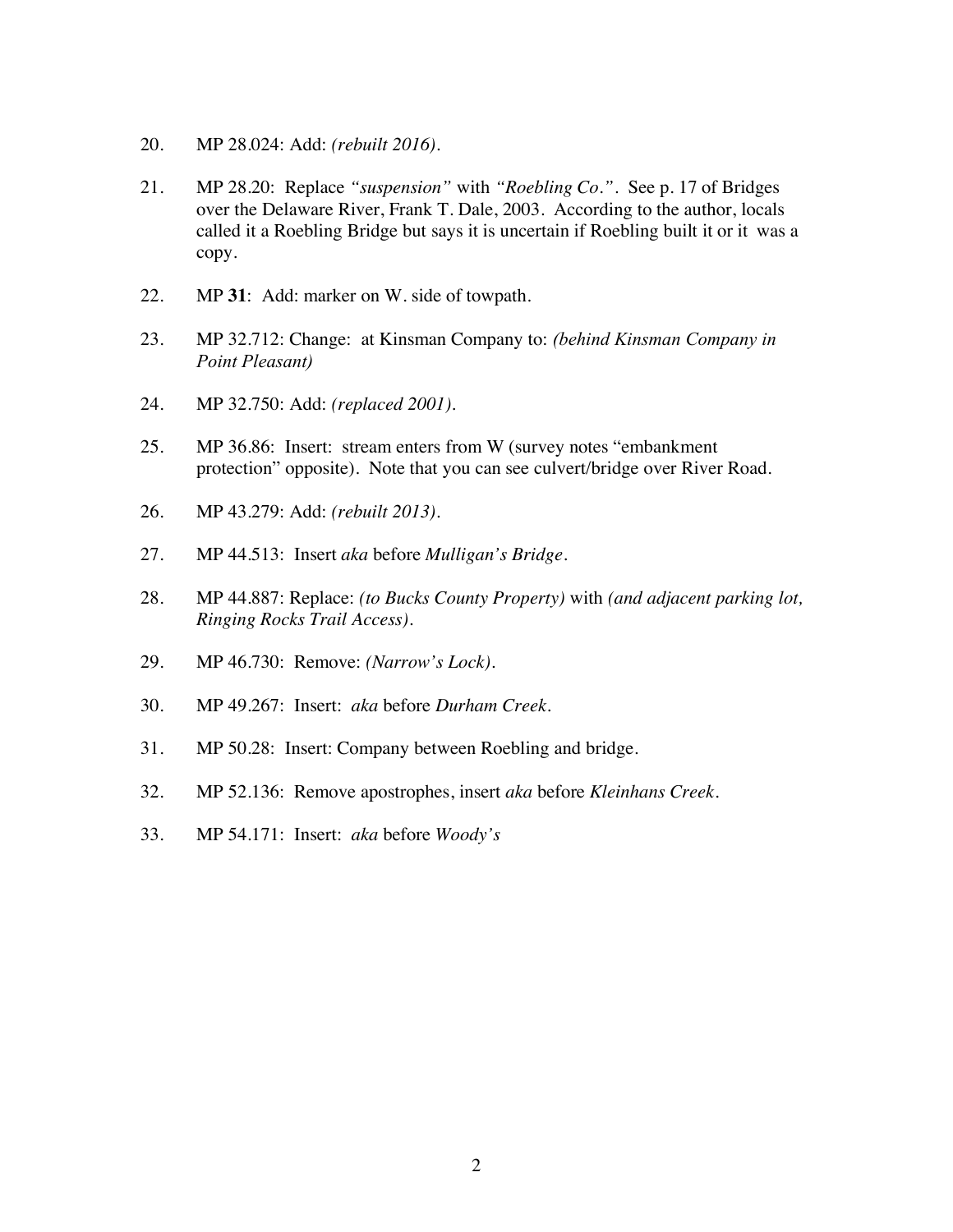Delaware Canal Landmark and Mileage Chart (Version: DelcanLandmark160501) Update Notes: Fifth Edition, May 1, 2016 Copyright 2006, 2009, 2010, 2011, 2016 Peter R. Sperry

General: References to gray **argillite** stone used only for original Mile Markers 15, 29, and 46 were deleted since all have now been destroyed by equipment during flood repair construction work. Numbers 15 and 29 have been replaced by granite markers and replacement of 14 & 46 is pending. Argillite is a relatively soft stone, decidedly no match for bulldozers, trucks, etc.

- 1. MP 0.36: Old US Route 13. Mile Point determined with map wheel on Sheet 1 using Mill St (0.390) and edge of map (0.585) for calibration. Coordinates of estimated centerline intersection of bridge and canal trace determined from GPSy calibrated Sheet 1. Coordinates appear to be in excellent agreement with determination from Google Earth, as is also the distance between the Mill St. and US 1 bridges.
- 2. MP 1.000: Added that this Mile Point passes by the historic Grundy Mill and clock tower.
- 3. MP 1.47: Added from 1994 note on 1964 Survey: stone culvert under *(Adams Hollow Creek).* Mile Point determined with map wheel on Sheet 3 using waste gate (1.424) and map edge (1.649) for calibration. Coordinates of estimated centerline intersection of culvert and canal determined from GPSy calibrated Sheet 3.
- 4. MPs 4.604 and 4.667: Added that passageways under these roads were completed in 2013.
- 5. MP 5.305: Added from 1964 Survey: large pipe under (drainage constructed by Levitt Corp.). Coordinates determined with GPSy on calibrated Sheet 9.
- 6. MP 6.78: Added from 1977 notes on 1964 Survey: concrete pipe under. Coordinates determined from GPSy on calibrated Sheet 11. Mile Point determined with map wheel on Sheet 11.
- 7. MP 10.706: Added: E. Ferry Rd. Old entry at 10.691 for Ferry Rd deleted after rerouting over concrete box culvert at 10.706, per entries for 1977 survey.
- 8. MP 13.59: Added: Silver Creek (earlier Van Horn Creek). Coordinates and MP determined using GPSy on calibrated 1964 survey Sheet 22. MP also interpolated between map edge and College Avenue using map wheel.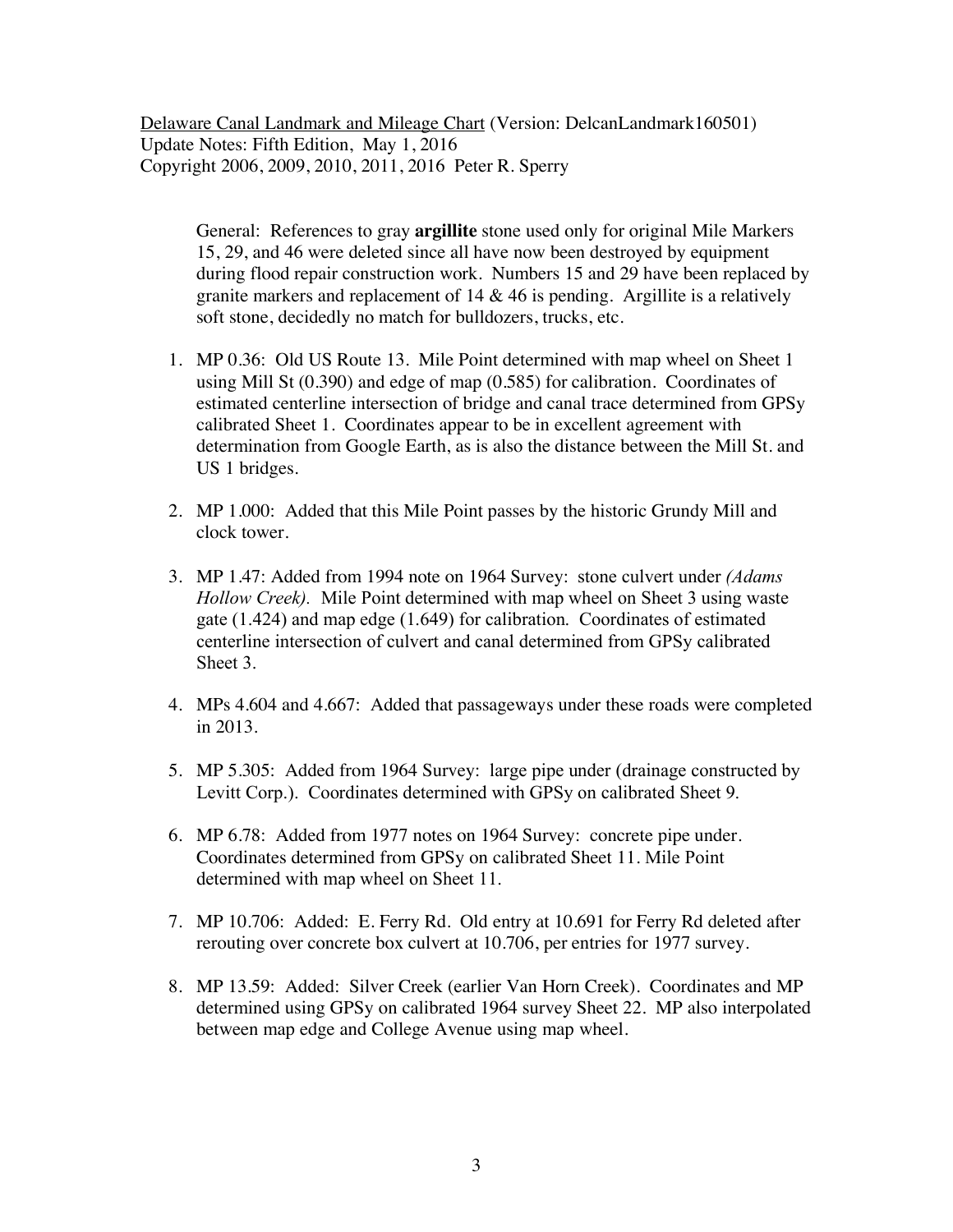- 9. MP 16.50: Added: Milk House Creek. Coordingates and MP determined using GPSy on calibrated 1964 survey Sheet 26. MP also interpolated between map edges using ruler on full sheet.
- 10. MP 20.406 and 20.455: Morgan Adams, not Morgan Arms! These bridges are now gone. The locations nonetheless and their appearance on the 1964 survey Sheet 32 are consistent with the present topography of the area including paths that approach the berm bank. Morgan Adams was an Upper Makefield resident.
- 11. MP 24.29: Added: footbridge at lower gate Lock 11 (2005). Coordinates, and distance from lock center (or old bridge at 24.309) to calculate Mile Point, using Google Earth.
- 12. MP 25.45: Added: culvert, Rabbit Run. Coordinates using 1964 survey Sheet 39 and GPSy. MP at 25.448 estimated using metric ruler to interpolate the quite linear distance between map edge at 25.462 and Rabbit Run Bridge at 25.409.
- 13. MP 26.19: Added: culvert, Primrose Creek (Phillip's Creek). Phillip's Creek used on both 1964 and original older surveys. Primrose Creek appears in many references and is used presently. Coordinates using calibrated 1964 survey Sheet 41 and GPSy. Distance estimated using UTM coordinates of the culvert and that of the map edge mileage of 26.153 to yield the culvert as Mile Point 26.19.
- 14. MP 28.20: Added: (concrete) anchors for suspension bridge to Hendrick's Island – lost in 1955 flood. Coordinates from GPS on towpath. Mile Point determined by interpolation using GPS UTM coordinates and UTM at MPs 28.024 and 28.863. Measured position agrees precisely with towpath position item "WALL" on calibrated Sheet 44 of 1964 survey measured with GPSy. References: Bridges over the Delaware River, Frank T. Dale, Rutgers University Press, 2003, p.17. Solebury Township Historical Society, Edwin Harrington Books, Solebury Township, Hendricks Island, 2001 (retyped and republished 2015, pdf file on web). See also USGS Topographic Map Stockton Quadrangle 1954.
- 15. MP 28.56: Added: Johnson's Creek. Coordinates and position using GPSy on 1964 survey Sheet 44. Position also determined by map wheel interpolation between MP 28.149 and 28.759.
- 16. MP 28.880: Added to entry: Paxson Creek (per local resident)
- 17. MP 30.470: Added: Lumberville Creek or Coppernose Creek. The former is the name given on both the 1964 and original older surveys, and the latter appears to be used by current residents.
- 18. MP 32.547: Added to entry: Hickory Creek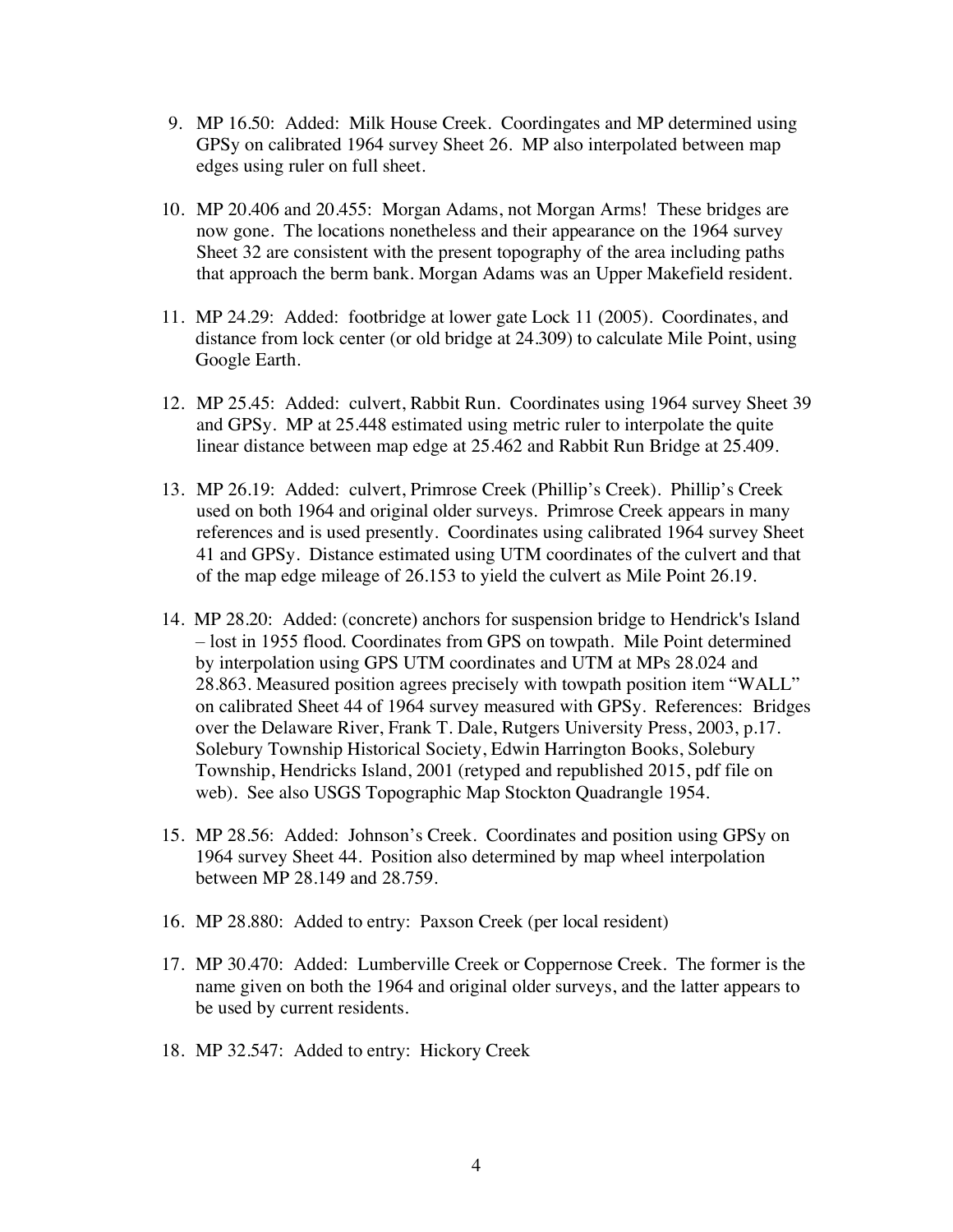- 19. MP 32.842: Added: Pratt Pony truss bridge. Built 1877. Rehabilitated1995. See http://bridgehunter.com/category/city/point-pleasant-pennsylvania/
- 20. MP 35.574: Added to entry: (Smithtown Creek)( Worman's Creek on surveys). On both the OLD and 1964 surveys.
- 21. MP 35.879: Added to entry: rebuilt 2013
- 22. MP 37.181: "vehicle bridge" stated on 1964 survey but it is clearly too narrow for ordinary highway vehicles.
- 23. MP 37.398: Added to entry: Ben Toy gate. As referred to by the Park staff. A property owner south of the waste gate for many years. 1977 notes on 1964 survey sheet 61 refers to as "Farley's".
- 24. MP 38.85: Added: Swamp Creek. On both Frenchtown topo and Sheet 60. Quite diffuse inlet. Estimated center using GPSy on calibrated Sheet Center. MP 38.854 interpolated from map edges at 38.423 and 39.099 using map wheel.
- 25. MP 40.21: Added: Southern access to Giving Pond. Mile point interpolated using Google Earth between Uhlerstown Hill Rd and Jugtown Hill Rd. Position coordinates are intersection of access road with towpath. Canal center estimated at: N 40.52936, W -75.07283.
- 26. MP 40.77: Added: Grey's Creek. Coordinates and MP determined using GPSy on calibrated 1964 survey Sheet 63.
- 27. MP 40.815: Added to entry: rebuilt 2013.
- 28. MP 44.27: Added: High Falls Creek (stone arch culvert, lined and repaired 2015. Mile point estimated using Google Earth measured from Mulligan's Bridge 44.513. Position coordinates using GPSy on calibrated Sheet 68. Identical position results using Google Earth at stream crossing.
- 29. MP 45.03: Added: Falls Creek. Estimated from Google Earth and Sheet 69 as 0.14 mile N of bridge at 44.887. Estimated coordinates with GPSy on Sheet 70.
- 30. MP 45.27: Added: small stream. Position coordinates from Garmin 60CSx. Mile point determined from distance of coordinates to bridge at 45.654 using Google Earth measuring tool.
- 31. MP 45.45: Added: small stream. Position coordinates from Garmin 60CSx. Mile point determined from distance of coordinates to bridge at 45.654 using Google Earth measuring tool.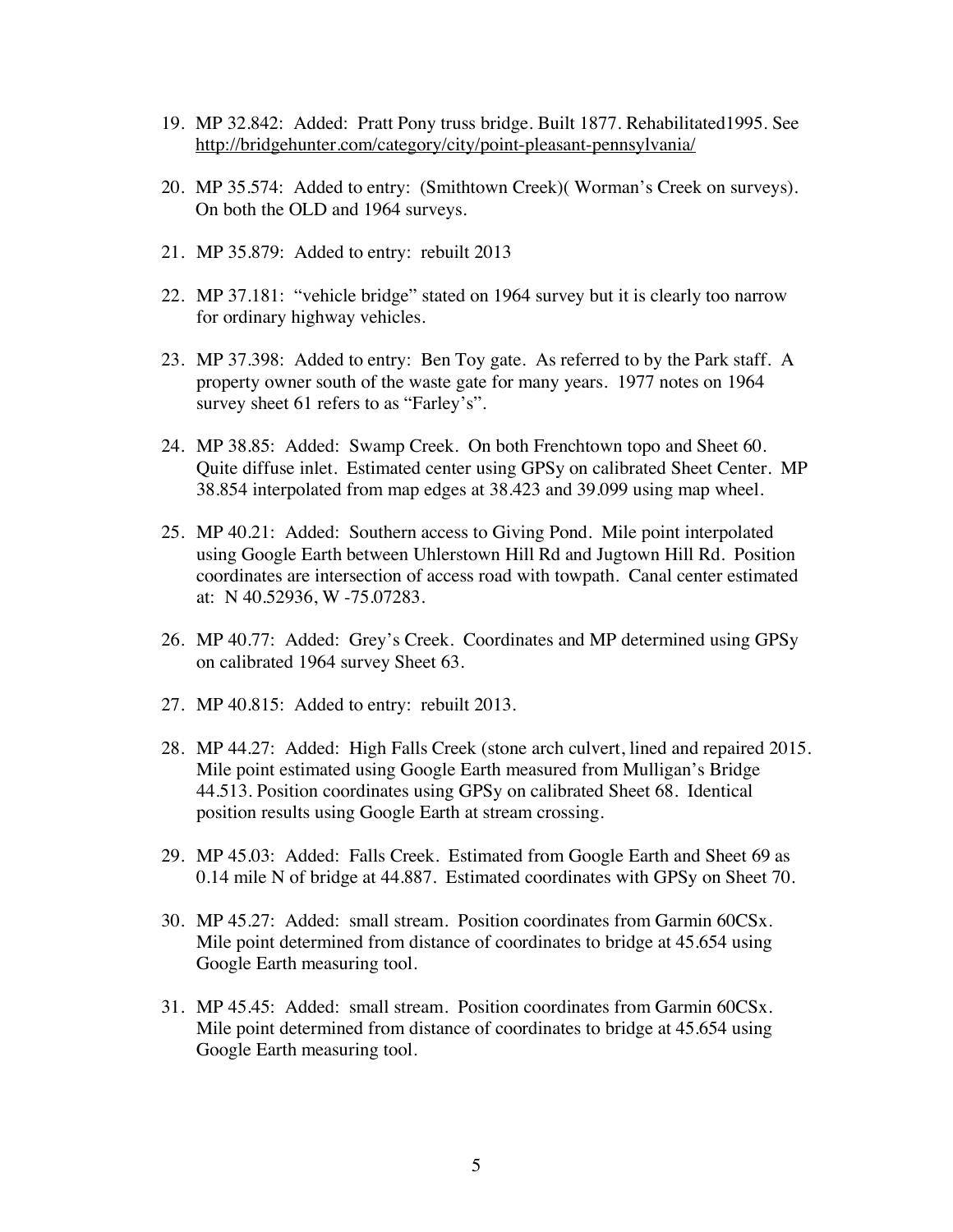- 32. MP 45.59: Added: power line crossing. Position coordinates from Google Earth & Garmin 60CSx. Mile point determined from distance of coordinates to bridge at 45.654 using Google Earth measuring tool.
- 33. MP 45.654: Added to Entry: (closed, deck rotten, 2015)
- 34. MP 48.71: Added: Rodges Run. Coordinates determined using GPSy on calibrated Sheet 76. MP estimated using map wheel and interpolation from map edges at 48.539 and 49.153.
- 35. MP 49.267: Added to entry: Cooks Creek. Appears to be the current name, e.g., Cooks Creek Watershed Association, and is on the Riegelsville topo map. Durham Creek is used on Sheet 77 of the 1964 survey as well as on the old survey Sheet 49.
- 36. MP 53.26: Added: culvert under canal. Coordinates determined using GPSy on calibrated map 83, and measured 0.16 mile N of mile 53.104 at Canal Road.
- 37. MP 54.58: Added: culvert under canal. Coordinates determined using GPSy on calibrated map 85, and measured 0.12 mile S of mile 54.698, the N edge of map 85.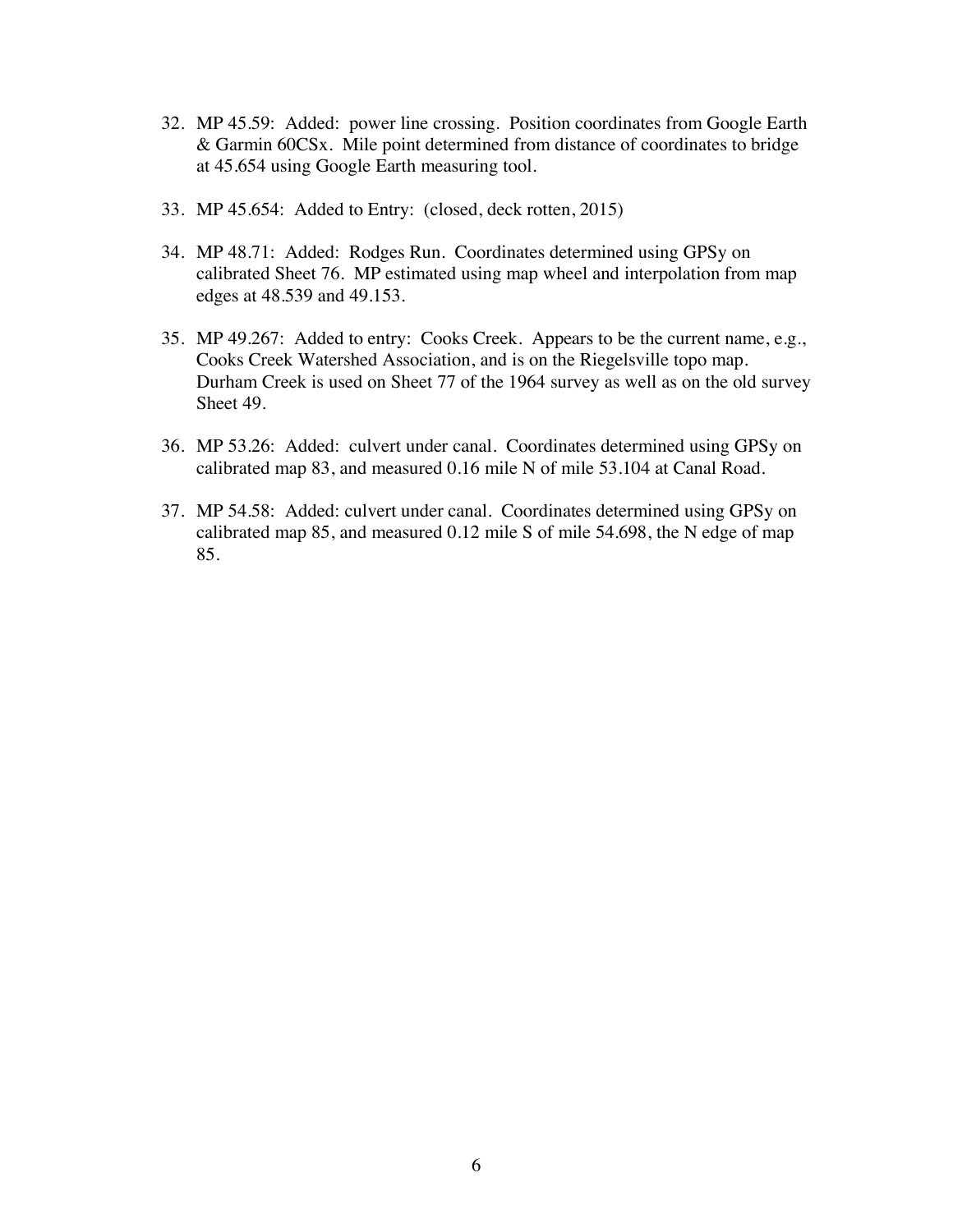Delaware Canal Landmark and Mileage Chart (version: DelcanLandmark110503) Update Notes: Fourth Edition, May 3, 2011 Copyright 2006, 2009, 2010, 2011 Peter R. Sperry

- 1. All of the integer (and the Easton terminus) mile marker points: The "IN" designations were removed since the milestone installation project is now complete, including replacement of those missing / damaged as a consequence of the flood repair work (Nos. 11, 12, 15, 19)
- 2. ALL Geographic Coordinates: Indicated precision was reduced from  $6<sup>*</sup>$  decimal places to 5. The relation of latitude and longitude degrees to linear distance is approximately 0.00001 degree per meter in this region (0.000012 for longitude and 0.000009 for latitude). Positions on the survey maps appear to about the nearest 2 meters and after computer calibration of the survey grid the precision deteriorates a little more. Thus, 6 figure precision in the lat / long degrees is certainly not justified and even 5 may be dubious in many instances. Recall also that the underlying survey maps use the centerline of the canal for position measurement so that Milestone coordinates given are those at the centerline, from the maps, and not of the actual Milestone location adjacent to the towpath.
- 3. MPs 21.789, 28.863, 45.78, 48.573, 50.455, 51.327, 56.570, 58.002: All eight stop gates were repaired or rebuilt during the period 2008-2010. The names given are those currently used by staff of the Delaware Canal State Park (Richard Dalton, Park Manager) except for 58.002 which was given as Sewage Treatment Plant and I have called it Easton Treatment Plant.
- 4. MP 2.549: Added name Airport Rd parenthetically to Beaver Dam Rd.
- 5. MP 25.74: Named the Malcolm Crooks Bridge. "In recognition of his many years of volunteering and his advocacy of preservation, the Board announced that the foot bridge at Canal Park would have a sign installed designating the bridge as the Malcolm Crooks Bridge. Minutes, Solebury Township Board of Supervisors, June 15, 2010.
- 6. MP 37.16: New entry. Old bridge abutment on berm side, and hilling up of ground on tow side, which was probably the location of the companion abutment. Garmin 60CSx GPS datum WGS 84 position on tow side bank: N 40.48532, W 75.06893, UTM 18T E 0494158, N 4481627. No indication on 1964/1977 survey map, but it is indicated on "OLD" survey maps as Farm Bridge at mile 37.3 which is about correct as the two surveys are slightly displaced as one progresses S to N from about 0.0 at Bristol to about 0.2 miles at Easton.
- 7. MP 42.19: New entry. Old bridge abutment on berm side. No remnants on towpath side but there is a farm path in approximate alignment that leads E toward River Road. Garmin 60CSx GPS datum WGS 84 position on tow side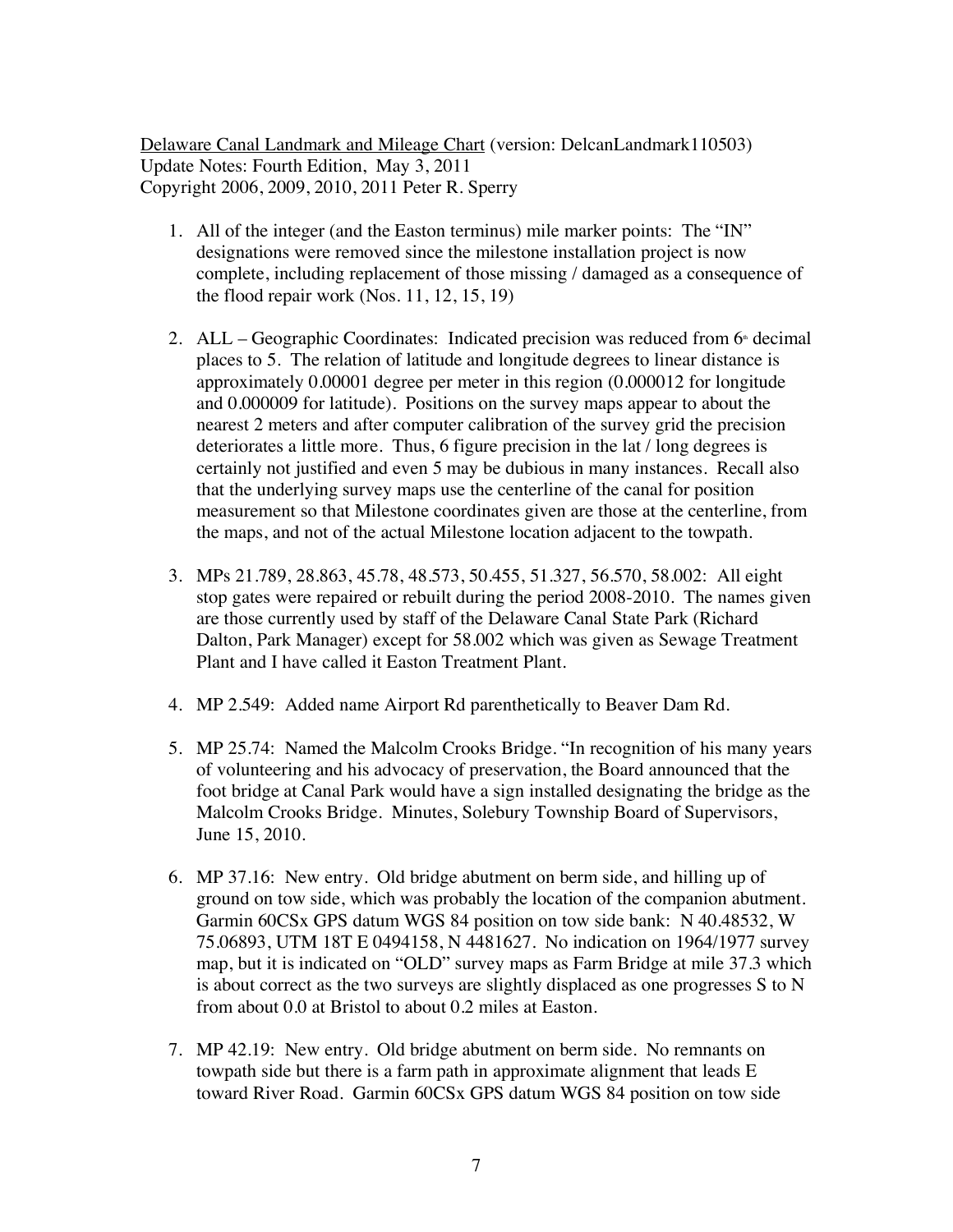bank: N 40.55425, W 75.09016, UTM 18T E 0492366, N 4489281. No indication on either 1964/1977 survey map or on "OLD" survey map.

- 8. MP 44.513: Added "Mulligan's Bridge" as the name more recently used by Delaware Canal State Park personnel. "Otto Hoffs" was the name used on the 1964/1977 survey sheet.
- 9. MP 49.86: New entry. Foot bridge, appears to be for access to old stone house on tow path side. Garmin 60Csx GPS datum WGS 84 position on center of bridge: N 40.58768, W 75.19183, UTM 18T E 483767, N 4493005. Bridge shows on Google Earth, imagery of 12-30-02, N 40.587631, W 75.191848. Mile position of 49.86 determined with Google Earth distance tool relative to position of MP 50.
- 10. MP 50.28: New entry. Foot bridge. New Riegelsville canal bridge from parking lot on Durham Street through to Roebling suspension bridge. Garmin 60Csx GPS datum WGS 84 position on center of bridge: N 40.59375, W 75.19277, UTM 18T E 483689, N 4493680. No "leafless imagery" yet available to determine Google Earth position. Interpolation of measured GPS position between Delaware Road bridge at 50.340, and MP 50, positions using Google Earth measuring tool yields 50.281 and 50.285 respectively for an average rounded to 50.28.
- 11. MP 58.03: New entry. Flop gate. This is in bottom of canal prism about 155 ft. or 0.030 mile N of stop gate at 58.002. Garmin III datum NAD 83 measurement on 3-28-09 on edge of canal bank perpendicular to gate position: N 40.67957, W 75.19341, UTM 18T E 483655, N 4503205. Using difference between these UTM coordinates and those of the stop gate yields  $48.1$  meters =  $158$  ft =  $0.030$ mile. Using the measuring tool on Google Earth from the stop gate position middle of the prism to the flop gate position estimated at the middle of the prism yields 0.029 mile.

Survey map sheet 91 has a coarse arrow drawn to this approximate location with the notation "RIVER INLET VIA SQUARE WOODEN PLUG & 24" C.I.P.". Using the scale of the map of 500' grid intervals, the estimated distance from the stop gate to the arrow point is 140 ft, in decent agreement with the measurements described above. Presumably C.I.P. means cast iron pipe.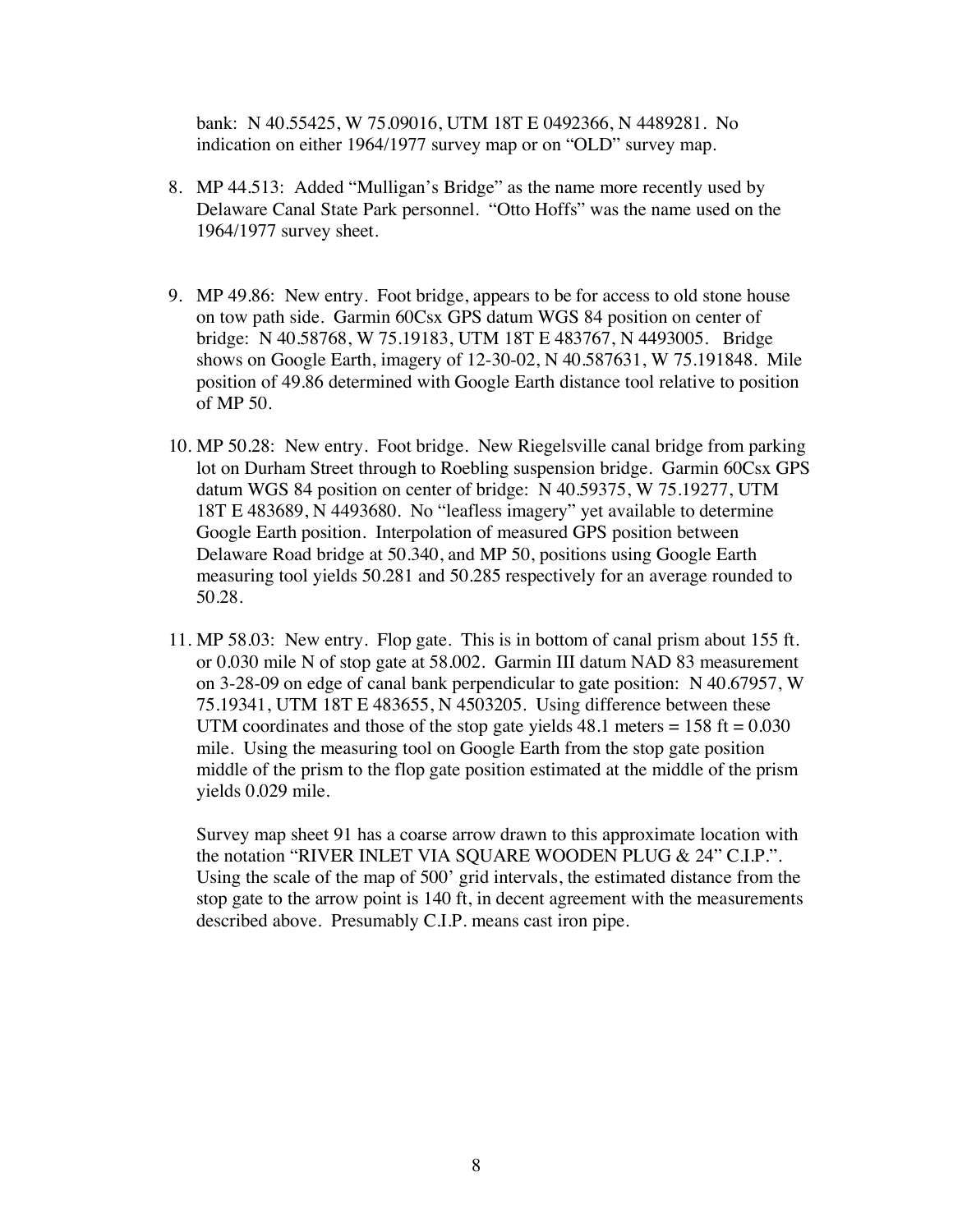Delaware Canal Landmark and Mileage Chart (version DelcanLandmark100126) Update Notes: Third Edition, January 26, 2010 Copyright 2006, 2009, 2010 Peter R. Sperry

1. MP 19.60. New entry. Old bridge abutment. Garmin GPS IIIN N 40.31002, W –74.89630; Easting 508811, Northing 4462172.

Registered 0.40 mile S of MP 20 goto on GPS IIIN. Only berm side now present, but area on tow side indicates road / path partial continuation perpendicular to tow. Photos taken of both berm and tow sides.

Text on 1964/1977 Map sheet 31 says "old bridge abutment", in the proper approximate location.

On the OLD survey Map 19, this "farm bridge" is indicated at 19.70 as connecting the properties of John M. Buckland (tow side) and Horace B. Hunt (berm side).

Same sheet 19 also shows "farm bridge" at 19.40 (the old bridge abutment indicated presently at 19.37) which has J.R. Comley Est. on both sides.

Same sheet also shows "farm bridge" at 19.20 (the one indicated presently at 19.120) which has B. Malone Est. on both sides. This is "Malone's Upper Bridge" in the 1964/1977 survey, the bridge at the David Library.

- 2. MP 26.136. Change Phillip's to Phillips'.
- 3. MP 25.65. A change from 25.69 to 25.65 and also update of coordinates. Previous coordinates were estimated from approximate GPS reading, and mileage using a map interpolation between Rabbit Run bridge and Phillips' Mill bridge. New coordinate data is estimated from Google Earth imagery at center of bridge and center of canal. N 40.378632, W-74.957856 NAD 83. Mileage interpolated as above using Google Earth distance tool.
- 4. MP 25.74. New entry. New foot bridge in 2009 over canal to towpath from Solebury Canal Park. Coordinates are from 3 minutes GPS average in center of bridge and canal. Garmin 60Csx N 40.37988, W-74.95815 NAD 83. Bridge not yet on Google Earth imagery. Mileage interpolated from measured coordinate point as average between Rabbit Run bridge and Phillips' Mill bridge using Google Earth distance tool.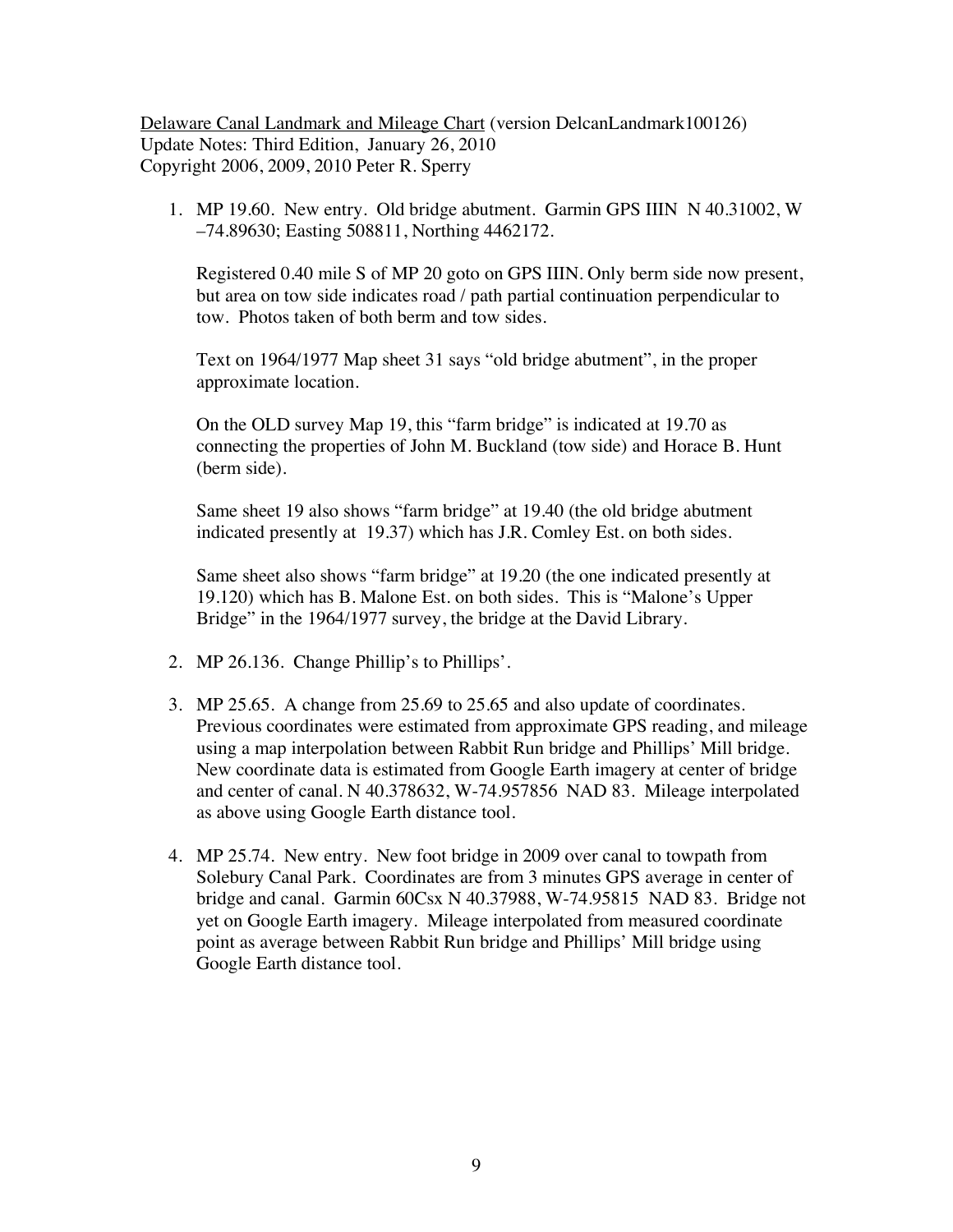Delaware Canal Landmark and Mileage Chart (version DelcanLandmark090222) Update Notes: Second Edition, February 22, 2009 Copyright 2006, 2009 Peter R. Sperry

General: non-substantive grammatical / content changes are not noted below

1. "**IN**": additional Milestones installed since previous edition are: 5, 7, 8, 9, 17, 39, 40

2. MP 1.213, overflow from Lagoon, with foot bridge

Notes: newly added feature, not present on 1964/1977 survey Map 3. Mile point and coordinates measured on Google Earth with the path measurement tool. Mile point measured from Jefferson Avenue as 546 ft or 0.103 mile which yields Mile point as  $1.110 + 0.103 = 1.213$ . As a check, the total distance between Jefferson Avenue and the RR overpass at 1.297 was measured as 992 ft or 0.188 mile vs. the survey distance of  $1.297 - 1.110 = 0.187$  mile.

The coordinates of the overflow (measured at the estimated equivalent canal center) were 40.106254, -74.850548 latitude / longitude.

- 3. MP 1.424, waste gate: added ID: *(Adams Hollow Creek)*
- 4. MP 1.47 to 2.12, Municipal Boundaries along canal

Note: canal is within Bristol Boro until MP 1.47, at which point Bristol Boro is only on the E side of the canal and Bristol Township is on the W side of the canal. The canal itself, as shown on the Bristol topographic map and the county tax map, is in Bristol Township. At MP 2.12, both sides of the canal are wholly within Bristol Township.

- 5. MP 5.582, Mill Creek Rd: added: *(Falls Township Park - 0.1 mile west)*
- 6. MP 13.01 to 13.45 to 14.58, Municipal Boundaries along canal

Note: canal is within Lower Makefield Township until MP 13.01, at which point Lower Makefield is only on the E side of the canal and Yardley Boro is on the W side of the canal. The canal itself, as shown on the Yardley topographic map and the county tax map, is in Yardley Boro. At MP 13.45, both sides of the canal are wholly within Yardley Boro.

At MP 14.58 both sides of the canal leave Yardley Boro and reenter Lower Makefield Township.

7. MP *13.25*, new estimated MP: Path to Macclesfield Park

Note: position and MP estimated using Google Earth. Path enters N end of park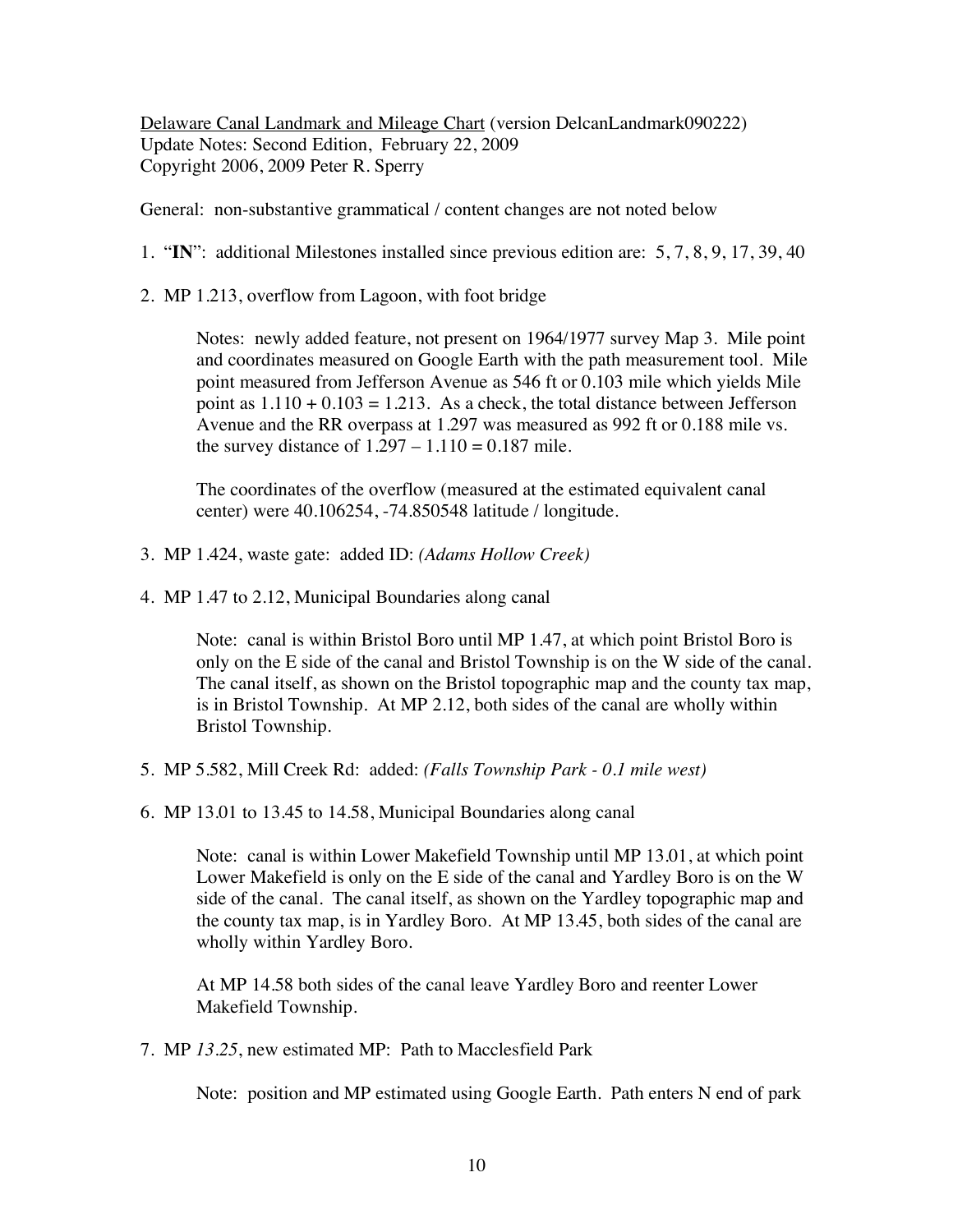8. MP 15.093, estimated per below: Entered, from survey: overflow, concrete (survey called it "spillway").

Notes: 24.7' (plus 27' slope at each end) long X 12.8' wide spillway opposite creek per survey Map 24. Thus, total concrete structure is 78.7 ft.

The 1964/1977 survey Map 24 indicates the overflow only approximately, i.e., without a mile location, but was estimated from digitized survey map as about 15.10. Visited site on 10-25-05 and wheeled along towpath on canal side from center line of I-95 bridge to N edge of concrete as 87'9" and to S edge as 166'7", which adding and dividing by 2 yields  $127'2''$  or  $127.2$  ft = 0.024 mile from I-95 centerline to center of overflow. Thus, the overflow center is at  $15.117 - 0.024 =$ 15.093 mile. The length of the structure per my measurement is  $166'7'' - 87'9'' =$  $78'10" = 78.8$  ft. vs. 78.7 per survey map. Coordinates given are those of original estimated position on digitized survey map.

9. MP 15.240, estimated per below:

Notes: The 1964/1977 survey Map 24 indicates the waste gate only approximately, i.e. without a mile location, but estimated from digital map as 15.24. On 10-25-08 I wheeled the distance from the center of Woodside Road to the center of the waste gate as  $73'0'' = 0.013$  mile, thus waste gate is at MP  $15.227 + 0.013 = 15.240$ . Coordinates given are those of original estimated position on digitized survey map.

10. MP 16.348, text "Queen Truss bridge" replaced with "bridge, queen post truss"

11. MP 17.589, bridge, camelback (White's Bridge").

Notes: The 1964/1977 survey Map 38 indicates this bridge. It is no longer present and the traces of the abutments are easily missed. On the towpath side there is no evidence except for a small rise to the E of the towpath which is the remains of the earth ramp that led to the E end of the bridge. There is now a path leading E from the rise which appears to be the trace of the road to the bridge. On the berm side there is also an easily missed small rise, and near the water level there is a concentration of stones, more or less randomly positioned, which may be remains of the abutment.

12. MP 19.37, estimated per below: entered, from survey: old bridge abutment

Notes: The 1964/1977 survey Map 30 shows dashed lines for old bridge abutment on both the tow path and berm side of the canal. However during a walk through in October 2008 only the berm side abutment remains. This is at or very near the flood washouts of the recent past on the tow path side. A reinspection would be in order to more thoroughly examine for any traces on the tow side.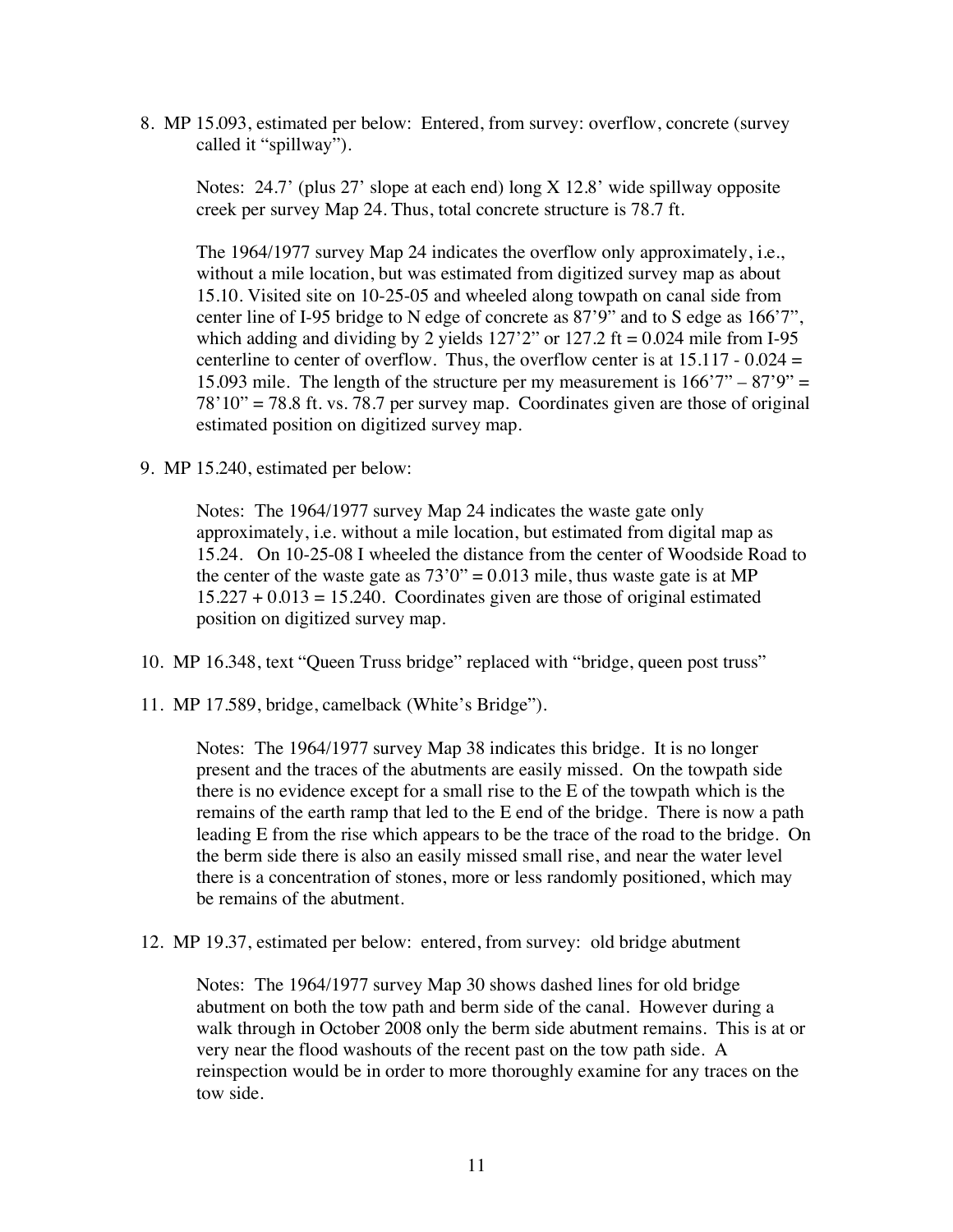Using GPSy on digitized survey map for NAD 83 yields UTM 509127 Easting, 4461967 Northing and 40.3082, -74.8926 lat and long. From this UTM and the UTM coordinates of the N edge of Map 30 at MP 19.497, calculate abutment remains as 655 ft (0.124 mi) S yielding the MP as 19.373, rounded to 19.37.

13. MP 21.011, entered, from survey: old bridge abutment

Note: Originally had entered location as identical to MP 21.000. Reinspection of Map 33 shows abutment is slightly N of the MP 21. New coordinates and mileage obtained using GPSy on the digitized Map 33. Difference in UTM metric coordinates for MP 21 and the abutment yields distance of  $56.5$  ft = 0.011 mile.

14. MP 21.459, bridge, concrete deck: added ID per Susan Taylor *(Rossiter's)*

15. MP 21.819, waste gate. Entered ID as *(Bowman's Hill)*

Note: The 1964/1977 survey Map 34, and the earlier survey Map 22, identify the creek opposite the overflow at 22.614 as "Nealy's", not Pidcock. The earlier survey Map 21 also identifies the stop gate at 21.789, next to the waste gate, as "Nealy's Guard Lock". Actually Map 22 of the older survey show both "Nealy's Creek" (the one in question here) and, about 0.6 mi N, a "Pitcock Creek" (with a "t"). "Nealy" often also spelled "Neely".

- 16. MP 23.771, estimated: entered, from survey: old stop gate (regulated flow into paper mill)
- 17. MP 23.573, changed entry from: waste gate (flop gate), to: flop gate (controls river entry to canal).
- 18. MP 27.213, Upper Limeport Bridge: added ID from 1964 survey Map 42 *(Col. Haines)*
- 19. MP 27.631, estimated: entered, from survey: overflow, concrete

Note: 2'7" X 60' overflow opposite small creek per survey Map 43. On 10-30- 08 I wheeled the distance along the towpath S from the center of the Route 263 bridge (Centre Bridge-Stockton) to the N and S ends of the concrete portion of the overall overflow structure as 221' and 305' respectively. This yields a midpoint of  $263' = 0.050$  mile from the bridge center. Thus the overflow midpoint is at mile  $27.681 - 0.050 = 27.631$ .

The overall overflow structure is then  $305' -221' = 84'$ . The actual central overflow portion is 60' per Map 43 and the raised concrete portions at each end that confine the gap are 12' each.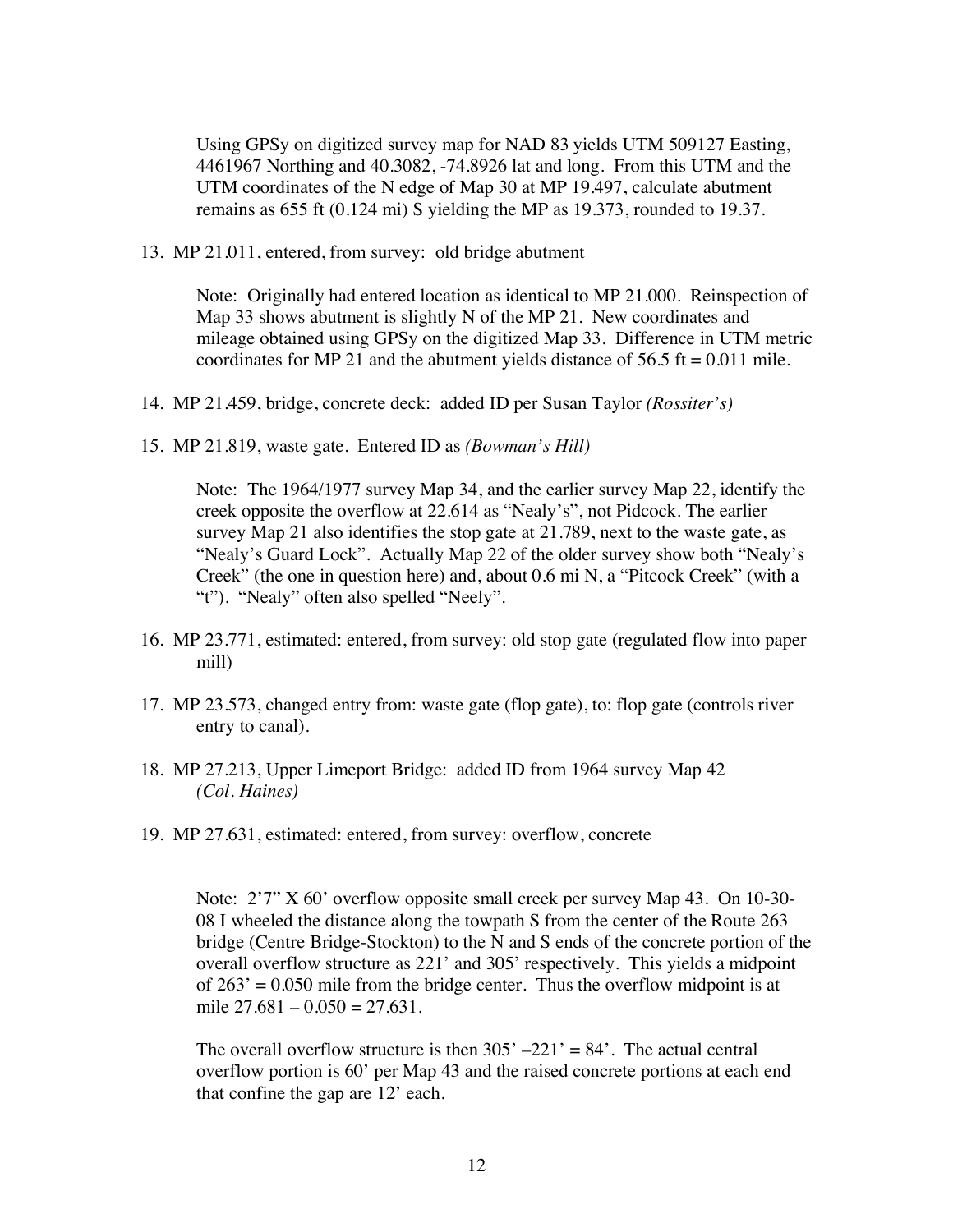Using GPSy on digitized survey map for NAD 83 yields UTM 501757 Easting, 4472320 Northing and 40.4015, -74.9793 lat and long of the overflow center. The distance from these UTM metric coordinates to the Route 263 bridge coordinates of 501687, 4472359 is calculated as 80.1 meters =  $263'$ , in agreement with the measurement.

- 20. MP 31.425, Raritan Dam *(wing dam)*: added: *(D&R Canal feeder enters on NJ side)*
- 21. MP *45.86*, foot bridge *(at Indian Rock Inn)*: replaced text *(washed out in H. Ivan flood)* with *(reset 2008 after Hurricane Ivan flood)*

Note: overlooked previously on survey Map 37. Location estimated by interpolation on paper map printout from digital file as 23.771 relative to 23.742, about  $150' = 0.029$  mile N of Waterworks entrance bridge.

- 22. MP 51.327, foot bridge *(to Mueller's Mini Mall)* replaced text *(destroyed in flood)* with *(repaired post flood)*
- 23. MP *56.918*, Interstate 78: updated MP and coordinates of bridge

Note: previous coordinates obtained by GPS on towpath. Replaced with coordinates obtained using Google Earth at intersection of canal and I-78 bridge center.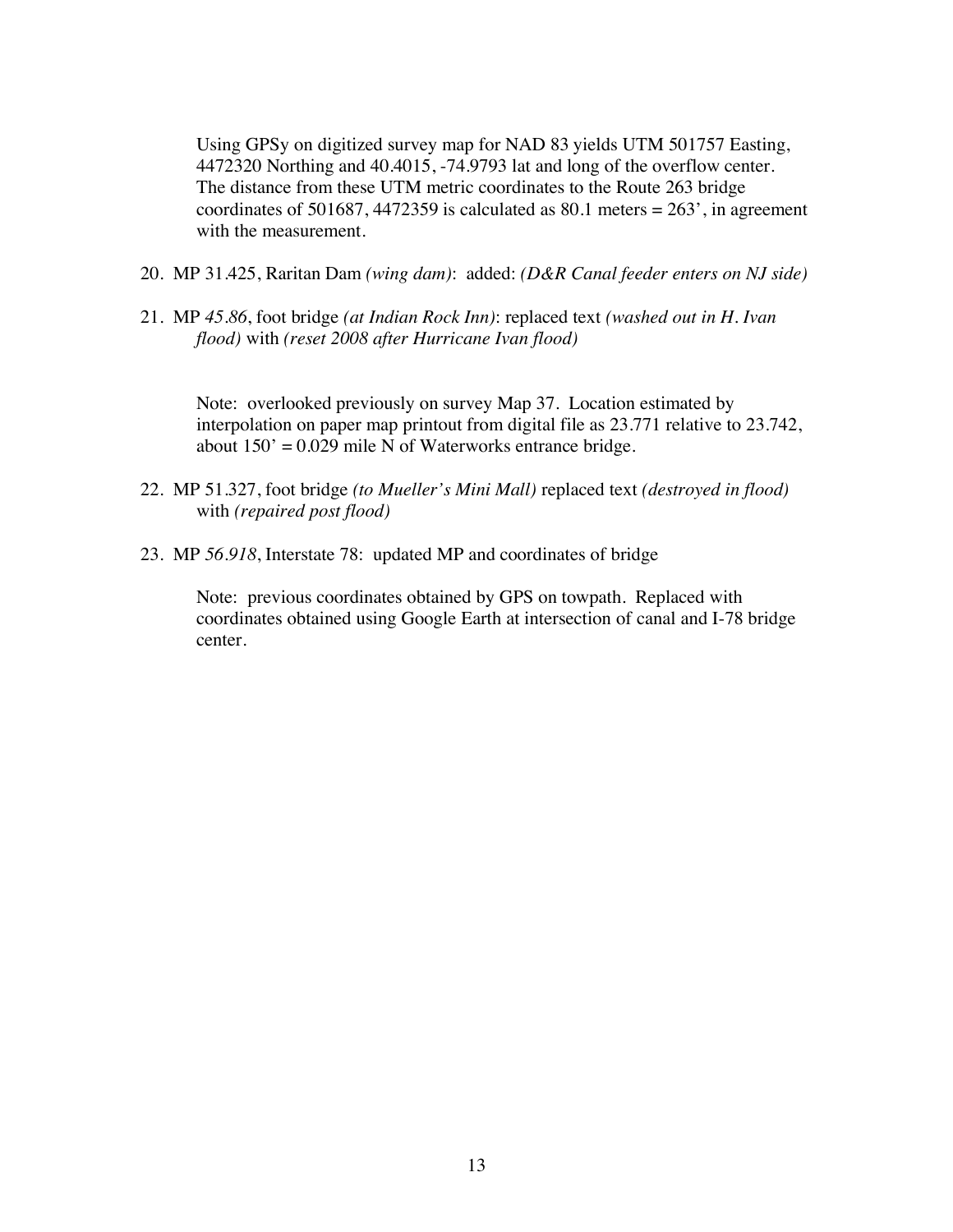## **Notes for previous version DelcanLandmark070404 (sources, methods, and use)**

The majority of the landmarks and associated mile points were transcribed directly into a spreadsheet from the series of 92 strip charts from the 1964 canal survey. Mile points are expressed to 0.001 mile (ca. 5 ft.). Mile points in italics are the author's numbers, obtained variously by interpolation from the strip maps using a map wheel, on site GPS or survey wheel measurement, satellite maps, etc. They are believed to be accurate to within 0.01 mile.

Mr. Duane Carson of the Land Records Section of the Bureau of Facility Design of DCNR in Harrisburg provided both a set of 12 X 24 inch hard copies as well as 300 dpi scans of the survey strip maps. The survey map coordinates are in the PA State Plane system referenced to North American Datum 1927. The digitized versions were calibrated to GPSy mapping software on a Macintosh computer at typically four grid intersections. The PA coordinates of the canal landmarks were obtained and then converted to both UTM Zone 18 metric values and to geographic decimal degree coordinate equivalents for the newer North American Datum 1983 (WSG 84) using Corpscon for Windows 5.11.08 from USGS running on Windows/Virtual PC for Macintosh. The 5 figure precision indicated for the geographic coordinates merely reflects the raw output of the conversion software for the input UTM values which are certainly accurate to no better than 1 or 2 meters.

The UTM (Universal Transverse Mercator) coordinates are somewhat more "visual" than the geographic coordinates in that they are in actual linear distance (meters). Thus, the straight line distance between any two points is the root of the sum of squares of the differences between the N and E values. The author prefers UTM display for field use for GPS because of ease of getting a sense of practical degree of measurement noise, distance traveled, etc. Most web based map tools such as Google Earth (http://earth.google.com/), Google Map (http://maps.google.com/maps?tab=wl), and Mapquest use geographic coordinate input. Locating the proper entry panel for Mapquest is a bit tricky: (http://www.mapquest.com/maps/main.adp?formtype=latlong). Indeed, you can simply select and copy the set of Lat – Long coordinates of a landmark of interest, and then paste the set into the appropriate query box in the map tool to access the location on the map. The minus sign on the longitude is important. Try it as plus! The last column of the Landmark Chart shows the associated USGS 7.5' Topographic map quadrangle. These are available to download from the Penn State web site: http://www.pasda.psu.edu/. They are also 300 dpi scanned TIFF files.

## NOTES ON SOME SPECIFIC MILE POINTS

1. MP 36.92. Google Map shows no features at this location, such as a bridge or road surface leading to that point. The survey map 1977 hand notation is: bridge "Petritis", and in original 1964 type across the bridge symbol is "remains of abutment". On site inspection needed to clarify present status, and if the two map notations refer to the same or different structures.